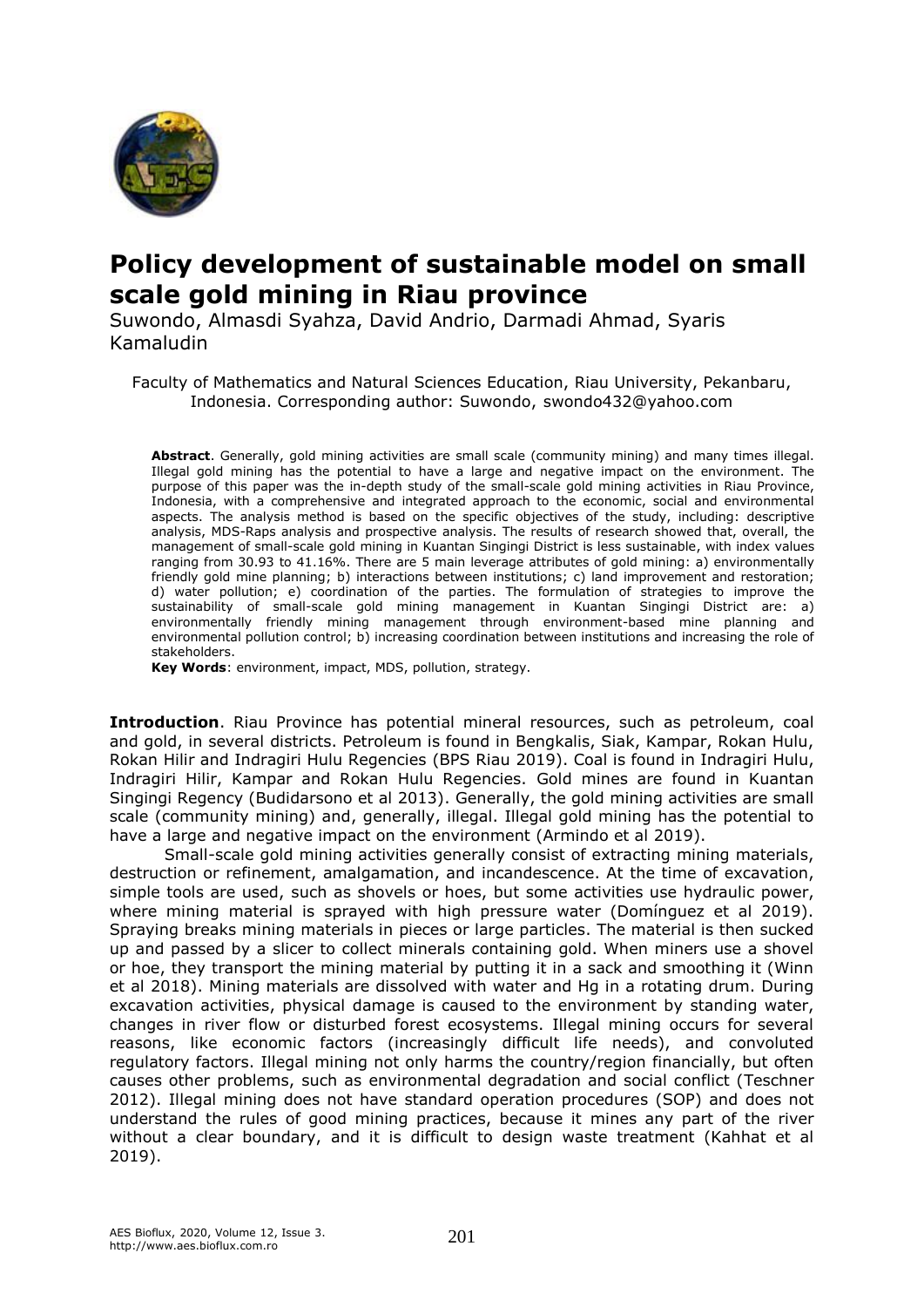Based on the report of the Environmental Agency related to the results of environmental quality monitoring in 2012-2018 in Kuantan Singingi Regency (BLHD Kuantan Singingi 2019), it is known that the mercury levels in the Kuantan River have exceeded the maximum allowable limit based on the Government Regulation No. 82 of 2001 concerning Water Quality Management and Water Contamination Control (KLH 2001). The pollution condition of the Kuantan rivers with mercury was also confirmed by the results of Tomiyasu et al (2017), who determined that the Hg concentration in waters is 0.00 to 49.5 µg L<sup>-1</sup> and in sediments is 50-252 µg kg<sup>-1</sup>. Thus, the quality of the rivers from Kuantan has been degraded by pollution and the water is unfit for use. In addition to the impact on water quality, gold mining activities, especially mining without permits, also degrade lands (Fazlagić & Skikiewicz 2019). This condition is exacerbated by the low awareness of the community towards the impact caused by uncontrolled gold mining activities (Spiegel et al 2018).

Gold mining activities carried out by the community have not shown significant results on improving the welfare of communities (Spiegel et al 2018). There are also some obstacles in small-scale mining, including simple technology, lack of knowledge about the potential and prospects for development, and limited availability of data and information. In this context, adding efforts to manage natural resources, spatial aspects are important to facilitate the process of utilization and preservation of environmental functions (Niane et al 2019). In addition, the development of data collection and information systems about natural resources is an absolute requirement for various efforts to manage natural resources (Souza & Alves 2018). Good and correct mining management needs to be reviewed and developed. Through the application of good mining procedures, mineral resource waste can be avoided, and resource optimization, protection of environmental functions, and better worker safety and health can be achieved (Charatsari & Lioutas 2019).

The impact of illegal mining activities is not only in the form of physical impacts, but also causes chemical, biological, socio-economic and cultural impacts on the community and environment. Thus, systematic and integrated handling needs to be conducted. The impact on the environment can be prevented or minimized (Karst & Nepal 2019). For this reason, the aim of this research is to formulate the development of a sustainable small scale gold mining model in Kuantan Singingi Regency. The development of a small scale gold mining model is expected to be an alternative and solution for gold mining activities, especially for small scale and illegal gold mining activities.

**Material and Method**. The data used in this study include primary and secondary data. Primary data includes land degradation data obtained from soil sampling, and aquatic biota data (plankton and benthos) obtained from water sampling, and data from stakeholder interviews. The research was conducted in Kuantan Singingi District, from September to November 2019.

The research samples were determined by purposive sampling, with the consideration that only the locations that suffered the most damage were used as sampling points. Sampling was carried out at 5 sampling points: Station 1, located in Lubuk Ambacang Village; Station 2, located in the opposite village of Teluk Kuantan; Station 3, located in Teluk Pauh Village, Pangean District; Station 4, located in Muara Bunta Village, Benai District; Station 5, located in Kuantan Hilir Village Seberang, Baserah Subdistrict.

Soil samples were visually identified as having contaminated appearance, such as discoloration and absence of vegetation. If the appearance of the soil in the sampling location was the same, the soil sample was collected randomly at 3 points using a ring sample measuring 4 cm high and 7.63 cm in diameter or a volume of  $182.8$  cm<sup>3</sup>. The soil from a sampling location was mixed together, placed in plastic containers and transported to the laboratory for analysis.

The aquatic biota studied were plankton (phytoplankton and zooplankton) and benthos. Samples of aquatic biota were collected using a plankton net measuring 0.2 - 20 mm. Water was collected at a predetermined point using a 10 L recipient, then the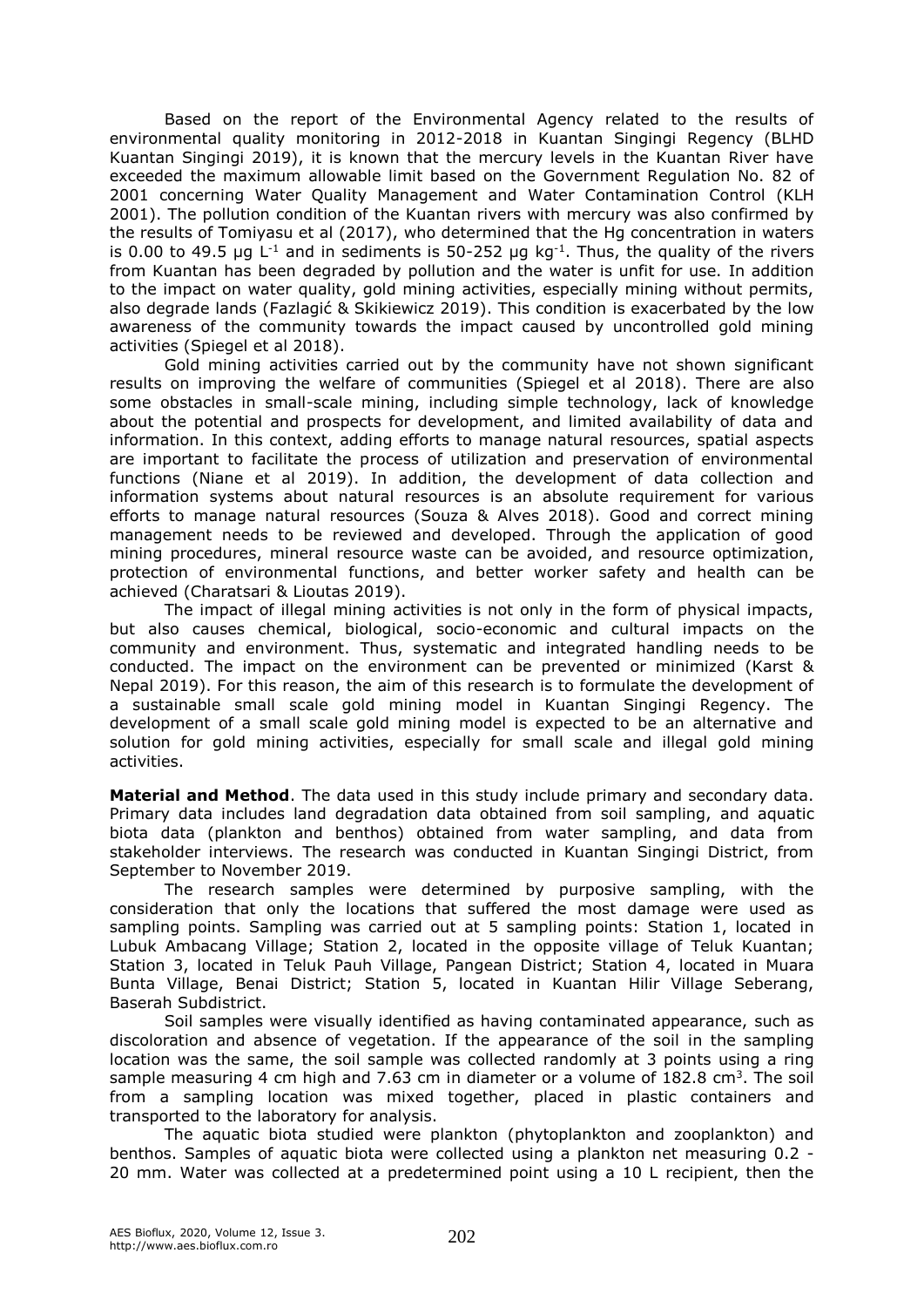water was filtered using a plankton net. The filtered water was then poured in the sample container mixed with 40% alcohol. It was then transported to the laboratory. Benthos samples were collected using the Grab Sampler (Eickman Grab), measuring a volume of 3.5 L. The benthos samples were stored in plastic containers for further analysis in the laboratory.

Public perception data is obtained from interviews with respondents who are the people around the mine. The number of respondents was 66 people including: 60 public respondents and 6 expert respondents. The technique of determining public respondents was purposive sampling, namely the people who interact with the mine site. The determination of expert respondents was based on Yusuf et al (2016). Expert respondents are those who meet one of 3 criteria: level of education, his position as a decision maker, and experience.

The analysis method is based on the specific objectives of the study, including analysis of damage/criticality level, diversity analysis of aquatic biota, sustainability analysis and small scale gold mine management model scenarios.

Soil samples were analyzed in the Global Analytical Quality Laboratory (Bogor) to determine the parameters of pH, cation-exchange capacity (CEC), C-organic, Na, Ca, Mg, Pb, AL, H and soil texture, as indicators for determining the criticality level of land that occurred. Other parameters were determined *in situ*: soil effective depth, erosion rate, land cover, surface rocks, slopes. The assessment results of these parameters were then weighted (%) with reference to Arsyad (1989) (Table 1).

Table 1

The land criticality class and the cumulative score

| Critical land class | Score   |
|---------------------|---------|
| Very critical       | 100-175 |
| Critical            | 176-250 |
| Rather critical     | 251-325 |
| Not critical        | 326-400 |

The analysis of aquatic biota includes analysis of abundance, diversity and dominance. The identification results show some environmental characteristics. The diversity analysis employed the Shannon Index (Krebs 1978):

$$
H' = \sum_{i=1}^{n} pi \ln pi
$$

Where: H' - diversity index;  $pi = ni/N$ ; ni - the number of individuals of species-i; N - the total number of individuals. A H' value lower than 2.3026 shows a small diversity and low community stability; if 2.3026<H'<6.9078 there is a moderate diversity and moderate community stability; and if H'>6.9078, there is a high diversity and high community stability.

The dominance index is calculated using the Simpson formula (Odum 1993):

$$
D=\sum n/Ni^2\,
$$

Where: D - Simpson Dominance Index; ni - the number of individuals of species-i; N the total number of individuals. The dominance index ranges from 0 to 1, where values close to 0 indicate there is no dominant species, and values close to 1 indicate the dominance of a particular species (Odum 1993).

The status of the sustainability of small-scale gold mining was determined by a Multi-Dimensional Scaling (MDS) approach. The analysis of the sustainability status had several stages, as follows: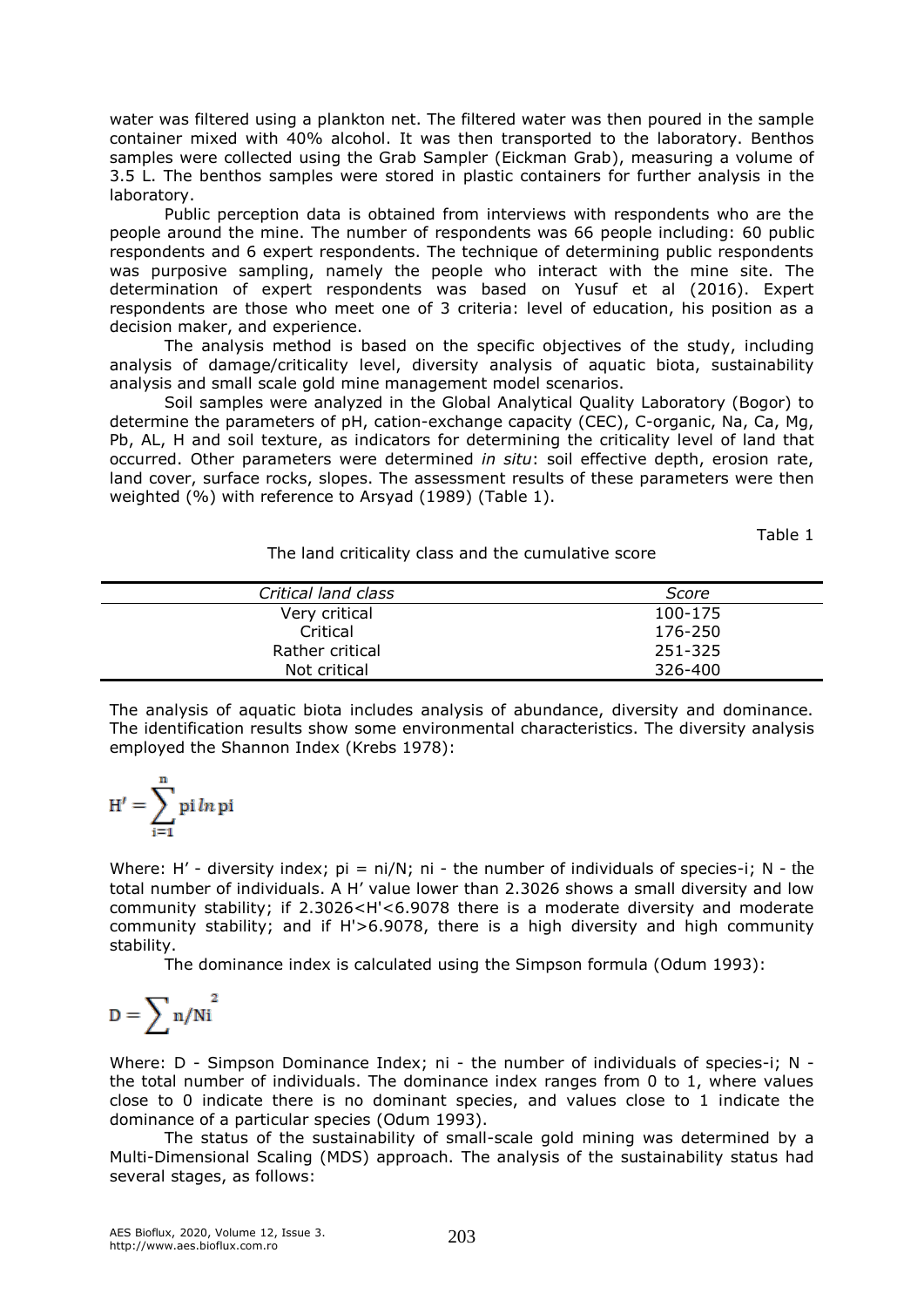1. Determining the factors/attributes of sustainability. The determination of sustainable factors consists of ecological, social, economic and institutional aspects. The attributes chosen in one dimension must reflect the continuity of that dimension and can be modified with other attributes.

2. Attribute rating in ordinal scale. For each attribute in the aspect, a score is given that reflects the sustainability condition of the aspects studied. The score ranges are determined based on criteria that can be found from the results of field observations and secondary data. The score ranges from 0 to 3, depending on the state of each attribute, which can be interpreted from bad to good. Bad scores reflect the most unfavorable conditions for the sustainable management of Small Scale Gold Mining. Conversely, good values reflect the most favorable conditions. The score value of each attribute is analyzed in a multidimensional manner to determine the position of the sustainability of the small-scale gold mining management being studied relative to 2 reference points, namely the "good" and "bad" points. To produce a visualization of this position, an ordination analysis was used. The ordination process uses the Rapfish Software (Kavanagh & Pitcher 2004).

3. Preparation/determination of index and status of sustainability. Measurements in MDS are done by mapping 2 points (or the same object in one point) that are close to each other. Conversely, objects or points that are not the same are described as points that are far apart. The technique of ordination or distance determination in MDS is based on the Euclidean distance which in n dimension space can be written as follows:

$$
d = \sqrt{(x_1 - x_2| + |y_1 - y_2| + |z_1 - z_2| + \cdots)}
$$

Where:  $d -$  distance between Euclidean points;  $x_1-x_2 -$  the difference in value between attributes  $(x)$ ;  $y_1-y_2$  - difference in attribute values  $(y)$ ;  $z_1-z_2$  - difference in attribute values (z).

The configuration of the object or point in the MDS is then estimated by regressing the Euclidian distance (j) from point i to point j, with the origin (σij) as follows:

$$
d_{ij} = \alpha + \beta \sigma_{ij} + \epsilon
$$

Where: dij - the Euclidean distance from point i to j; α - constant; β - regression coefficient;  $σ_{ii}$  - Euclidean value;  $ε$  - standard error.

The technique used to regress the above equation is the ALSCAL algorithm (Alder et al 2000). The ALSCAL method optimizes the square distance (square distance=d<sub>ijk</sub>) to the quadratic data (origin=o<sub>ijk</sub>), which in three dimensions (i, j, k) is written in a formula called S-stress as follows:

$$
S = \sqrt{\frac{1}{m} \sum_{k=1}^{m} \left[ \frac{\sum_{i} \sum_{j} (d_{ijk} 2 - o_{ijk} 2)^2}{\sum_{i} \sum_{j} o_{ijk} 2} \right]}
$$

Where: S - stress; m - number of attributes;  $d_{ijk}$  - the distance of the Euclidians in the i, j,  $k<sup>th</sup>$  dimension;  $O_{ijk}$  - origin point values in the i, j,  $k<sup>th</sup>$  dimension.

4. Sensitivity analysis and Monte Carlo analysis. The sensitivity analysis was conducted to see which attributes were the most sensitive contributing to the sustainability index. The effect of each attribute is seen in the form of changes in the root mean square (RMS) ordination, especially on the X-axis or on the accountability scale. A higher RMS change value due to the loss of a certain attribute brings a greater the role of the attribute in the formation of the sustainability index value, or, the more sensitive the attribute is in the management of small-scale gold mining. To evaluate the effects of random errors on the process estimating the value ordination of small-scale gold mining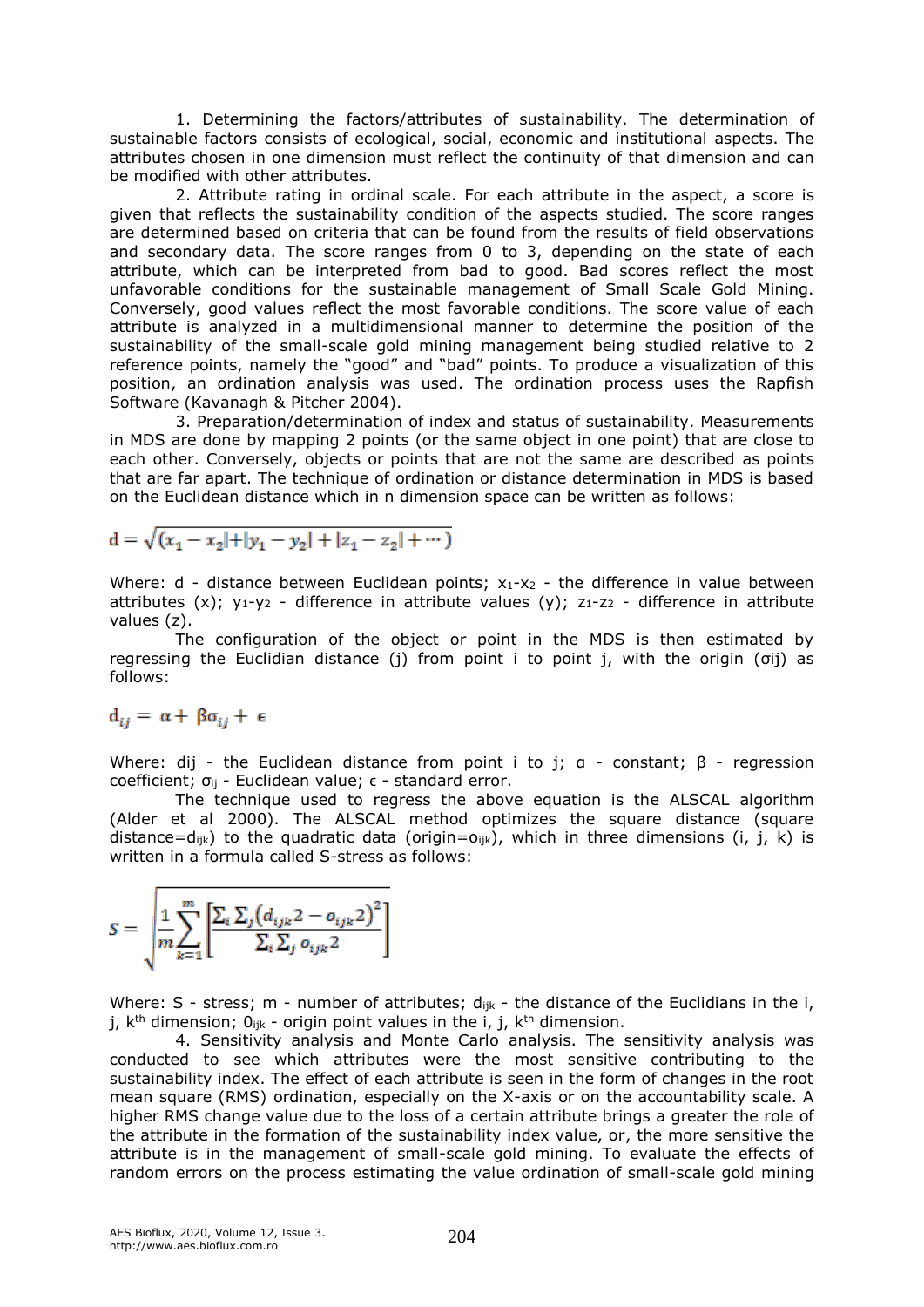management, a Monte Carlo analysis was used. According to Kavanagh & Pitcher (2004), the Monte Carlo analysis is useful for studying the following: (1) the effect of the attribute scoring error caused by the imperfect understanding of the conditions of the research location, or the misunderstanding of the attributes, or the way of scoring the attributes; (2) the effect of the variation in scoring due to differences in opinion or judgment by different researchers; (3) stability of the iteration of the MDS analysis process; (4) data entry errors or missing data; (5) the high "stress" value from the sustainability index (stress value is acceptable if  $\langle 25\%$ ). It was further stated that the Monte Carlo analysis was used to estimate the effect of error at the 95% confidence interval. The Monte Carlo index value is compared with the MDS index. The value of stress and the coefficient of determination  $(R^2)$  function to determine whether or not the attributes are added and reflects the accuracy of the dimensions being studied with the actual situation.

Small scale gold mine management model scenario was constructed by using a prospective analysis approach. The prospective analysis was used to determine important factors in gold mining in a sustainable manner. The utility of prospective analysis is in preparing the strategic actions that need to be taken and see if changes are needed in the future (Bourgeois & Jesus 2004). The prospective analysis stages are (Yusuf et al 2016): 1) defining objectives; 2) identifying attributes; 3) determining expert responses; 4) compiling questionnaires; 5) providing assessments; 6) analyzing data with the help of prospective analysis software; 7) interpreting outputs. Prospective analysis assessment guidelines refers to Bourgeois & Jesus (2004) (Table 1).

Table 1

#### Prospective analysis assessment guidelines

| Score | Description        |  |
|-------|--------------------|--|
|       | No influence       |  |
|       | Low influence      |  |
|       | Moderate influence |  |
|       | Strong influence   |  |

Note: source: Bourgeois & Jesus (2004).

The assessment guidelines are then designed in a questionnaire for an assessment of the relationship between attributes. The data from the expert's assessment will be inputted in the prospective analysis software. After obtaining the key factors, an analysis of the influence and dependency matrix was carried out to see the position of each factor in the sustainable gold mining development model.

## **Results and Discussion**

*Land degradation*. The results of observations at a traditional gold mining location in the field found that mining activities cause damage to land/soil such as soil degradation, and landslides (erosion). According to Pokorny et al (2019), the occurrence of intensive erosion is caused by taking sand in alluvial deposits. The following results were obtained after the evaluation of the criticality level of the land (Table 2).

| Analysis results of land degradation |           |                |  |
|--------------------------------------|-----------|----------------|--|
| Critical land class                  | Area (Ha) | Proportion (%) |  |
| Very critical                        | 4,973.97  | 5.6            |  |
| Critical                             | 24387.35  | 27.47          |  |
| Rather critical                      | 23213.4   | 26.15          |  |
| Potentially critical                 | 29227.38  | 32.92          |  |
| Not critical                         | 6971.23   | 7.85           |  |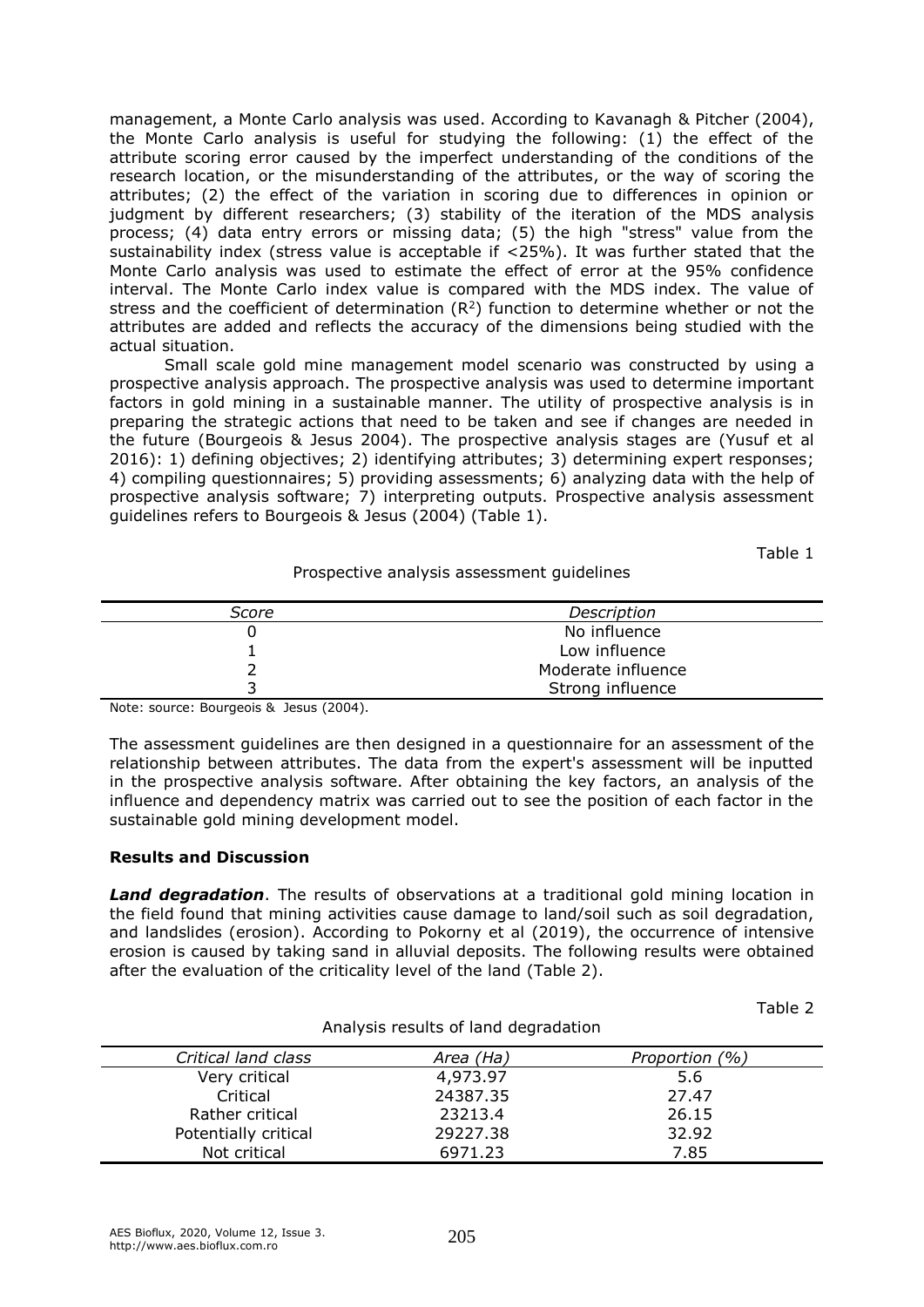The level of land damage in the gold mining location is classified as heavily damaged, reaching 59.22%. The mining activities have the potential to increase the threat of abrasion. The occurrence of intensive erosion (abrasion) is due to the taking of sand from the river (Ong et al 2019). In addition, mercury pollution occurs as a result of the river water panning process. The increase in critical land area is the simultaneous impact of various factors, including: biophysical conditions, socio-economic and cultural factors related to land use, and policy factors that do not consider sustainability aspects (Yankson & Gough 2019).

*Aquatic biota*. The results of the analysis are presented in Table 2.

Table 2

| Abundance | Diversity | Dominance |
|-----------|-----------|-----------|
| 67.155    | 0.21      |           |
| 1,734     | 0.19      | ∸∙        |
| 2.464     | 0.40      | 0.79      |
|           |           |           |

Results of abundance, diversity and dominance analysis

Based on the table above, the abundance value of phytoplankton was 67.155 ind  $L^{-1}$ , the abundance of zooplankton was 1.734 ind  $L^{-1}$ , and the abundance of benthos was 2.464 ind m<sup>-2</sup>. The abundance of phytoplankton found was in the medium category, thus the waters of the Kuantan River were categorized as having medium fertility. Meanwhile, the abundance of benthos is lower. Based on species identification results, 7 phyla of phytoplankton, 7 phyla of zooplankton and 5 classes of benthos were obtained (Figure 1).



Figure 1. Aquatic biota in the Kuantan River, Riau.

The identification results showed that Bacillariophyta dominanted the phytoplankton (34.23%). Bacillariophyta acts as a producer and is widespread in freshwater, sea water and also in moist soils (Barus 2004). Rotifera dominated the zooplankton (30.23%). Rotifers are a phylum of the kingdom Animalia, most of its members live freely and are planktonic (Sachlan 1982). It is estimated that there are 2000 species that have been identified and most (about 95%) live in fresh water such as lakes, ponds, surface water films on mosses and other semi-terrestrial plants (Wilhm & Dorris 1968). The results of benthos identification showed that Gastropods were dominant (49.21%). Gastropods are often found in various environments, such as in land, sea and freshwater (Ulmaula et al 2016).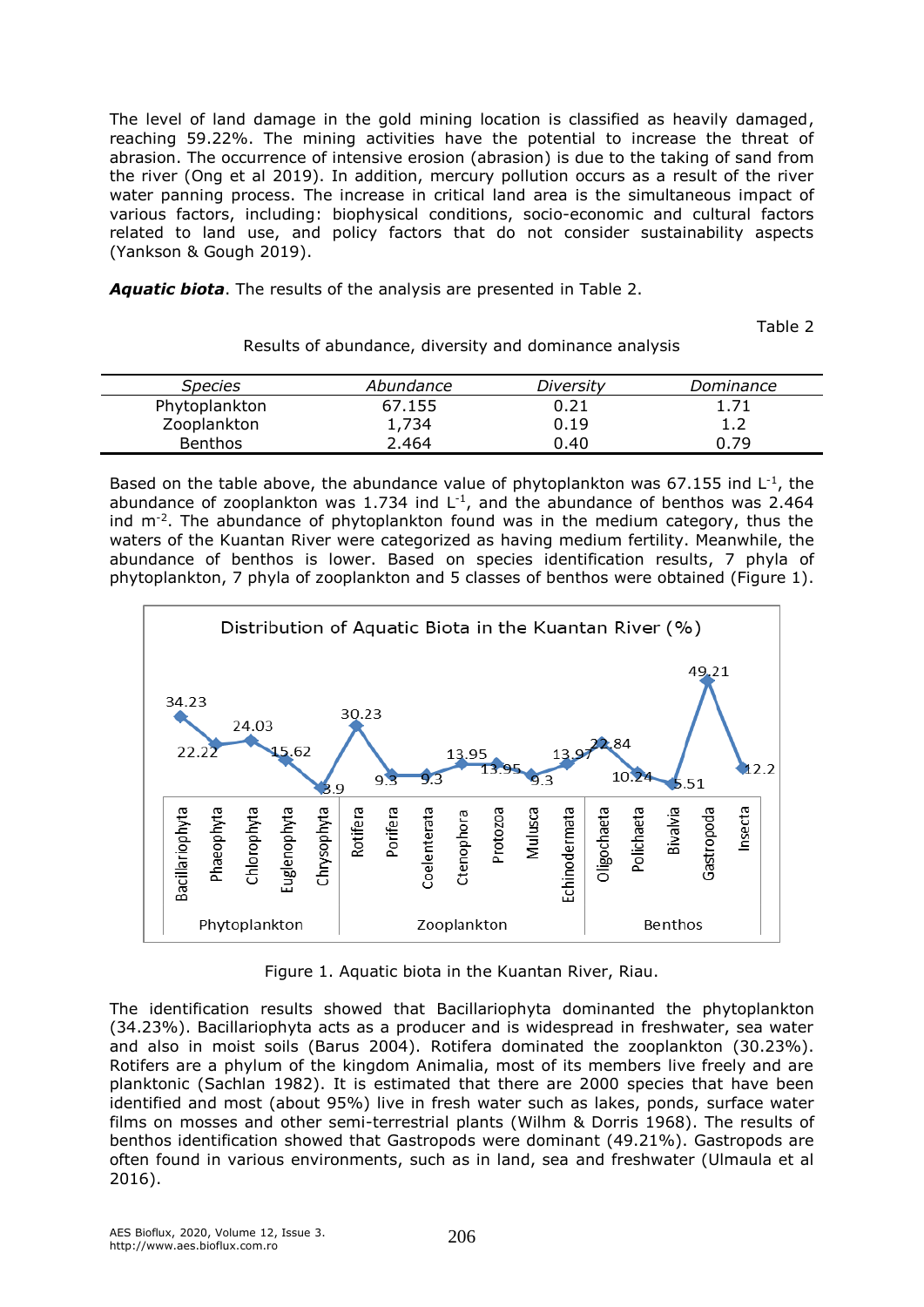**Sustainability status of small-scale gold mining**. The sustainability index of smallscale gold mining included 5 aspects: ecological aspects, economic aspects, socio-cultural aspects, infrastructure and technology aspects and legal and institutional aspects. The evaluation results of the sustainability index for the 5 aspects are presented in Table 3.

| Aspects                          | Index | Category         | <b>Stress</b> | $R^2$ | Monte<br>Carlo Analysis | Difference |
|----------------------------------|-------|------------------|---------------|-------|-------------------------|------------|
| Ecology                          | 41.16 | Less sustainable | 0.1209        | 0.969 | 40.71                   | 0.45       |
| Economy                          | 49.22 | Less sustainable | 0.1187        | 0.973 | 48.89                   | 0.33       |
| Socio-cultural                   | 30.93 | Less sustainable | 0.1219        | 0.972 | 32.89                   | 1.96       |
| Infrastructure<br>and technology | 38.55 | Less sustainable | 0.1277        | 0.972 | 39.51                   | 0.96       |
| Legal and<br>institutions        | 40.66 | Less sustainable | 0.1292        | 0.966 | 41.22                   | 0.56       |

Sustainability index of small-scale gold mining in Kuantan Singingi District

Table 3

Note: 0-20 index value - not sustainable; 20.01-50 index value - less sustainable; 50.01-75 index value sufficiently sustainable; 75.01-100 index value - sustainable (Pitcher 1999).

The results show that all aspects are categorized as less or not sustainable. This can be seen from the sustainability index less than 50%. According to Pitcher (1999), the ordination value (sustainability index) less than 50% shows unsustainability, and a value higher than 50% shows sustainability. These results are acceptable considering the value of stress in all aspects was lower than 20%. The stress value is a measure of the lack of fit between the data and the measurement results or model. According to Sugiyono (2015), when the stress value is close to 0, the resulting output is more similar to the actual situation, and a lower stress value shows a better/suitable model. This can also be seen from the difference between the sustainability index (ordination value) and the Monte Carlo value ranging from 0.33 to 1.94%, or less than 5%. Pitcher & Preikshot (2000) state that the difference between the Monte Carlo value and the ordination value should be maximum 5%. This value indicates that the effect of the error on the relative scoring is very small. Graphically, the index of the f5 aspects of sustainability is described in Figure 2.



Figure 2. Sustainability index of five dimensions in small scale gold mining.

The results of the analysis show that, overall, the management of small-scale gold mining in Kuantan Singingi District is less sustainable, with index values ranging from 30.93 to 41.16%. The lowest sustainability index is the socio-economic aspect (30.93%) followed by the Infrastructure and technology aspect (38.55%), the legal and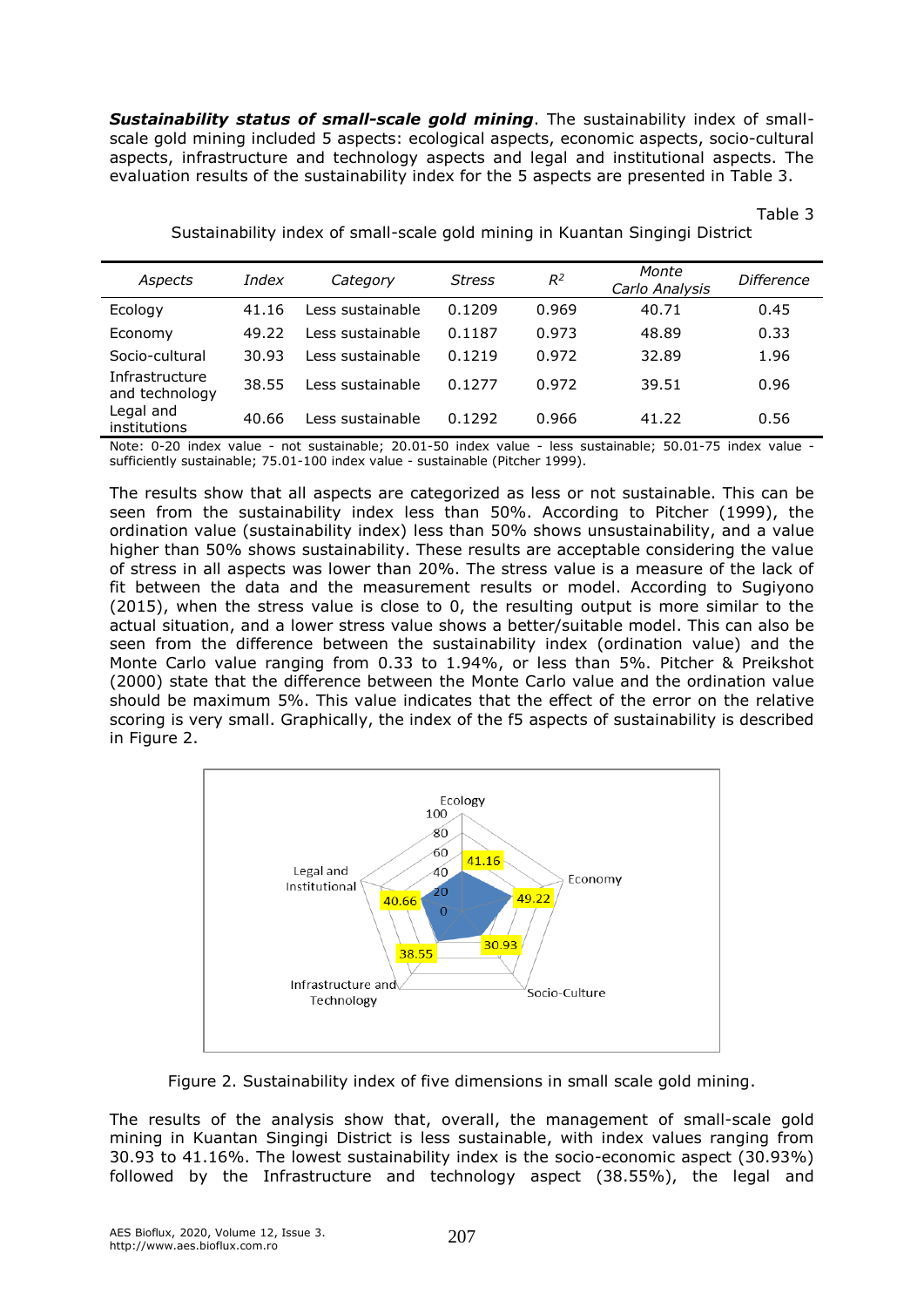institutional aspect (40.66%), the ecology aspect (41.16%) and the economy aspect (49.22). The 5 aspects are categorized as less sustainable. This means that the management carried out is classified as poor. In order to know the leveraging attributes that affect the level of sustainability of small-scale gold mining management in Kuantan Singingi District, a leverage analysis was carried out. Table 4 presents the results.

Table 4

#### Leverage attributes for small-scale gold mining

| No | Leverage attribute                                                | RMS (%) |
|----|-------------------------------------------------------------------|---------|
|    | Water pollution                                                   | 0.97    |
|    | Land improvement and restoration                                  | 1.01    |
|    | Coordination of the parties                                       | 1.10    |
|    | Interactions between institutions                                 | 1.15    |
|    | <b>Health</b>                                                     | 1.79    |
| 6  | Contributions to the locally-generated revenue                    | 1.82    |
|    | Performance of rural community services                           | 1.84    |
| 8  | Community awareness of the environment                            | 1.85    |
| 9  | Availability of land transportation facilities and infrastructure | 3.62    |
| 10 | Environmentally friendly gold mine planning                       | 3.80    |

Note: RMS - Root Mean Square.

Figure 3 shows that there are 2 attributes with an extreme RMS value compared to other attributes, namely: environmentally friendly gold mine planning (3.8) and availability of land transportation facilities and infrastructure (3.62). Thus, these 2 attributes are key attributes in the management of small-scale gold mining in Kuantan Sengingi.



Figure 3. Leverage attributes of small-scale gold mining.

*Scenarios of the small scale gold mining management model (SSGM)*. The scenario formulation is based on a prospective analysis of the 10 leveraging attributes of the sustainability of small-scale gold mining management. The scenario was analyzed with a system approach and expert adjustment related to the relationship between these attributes. The results show the position of each attribute in the prospective quadrant (Figure 4).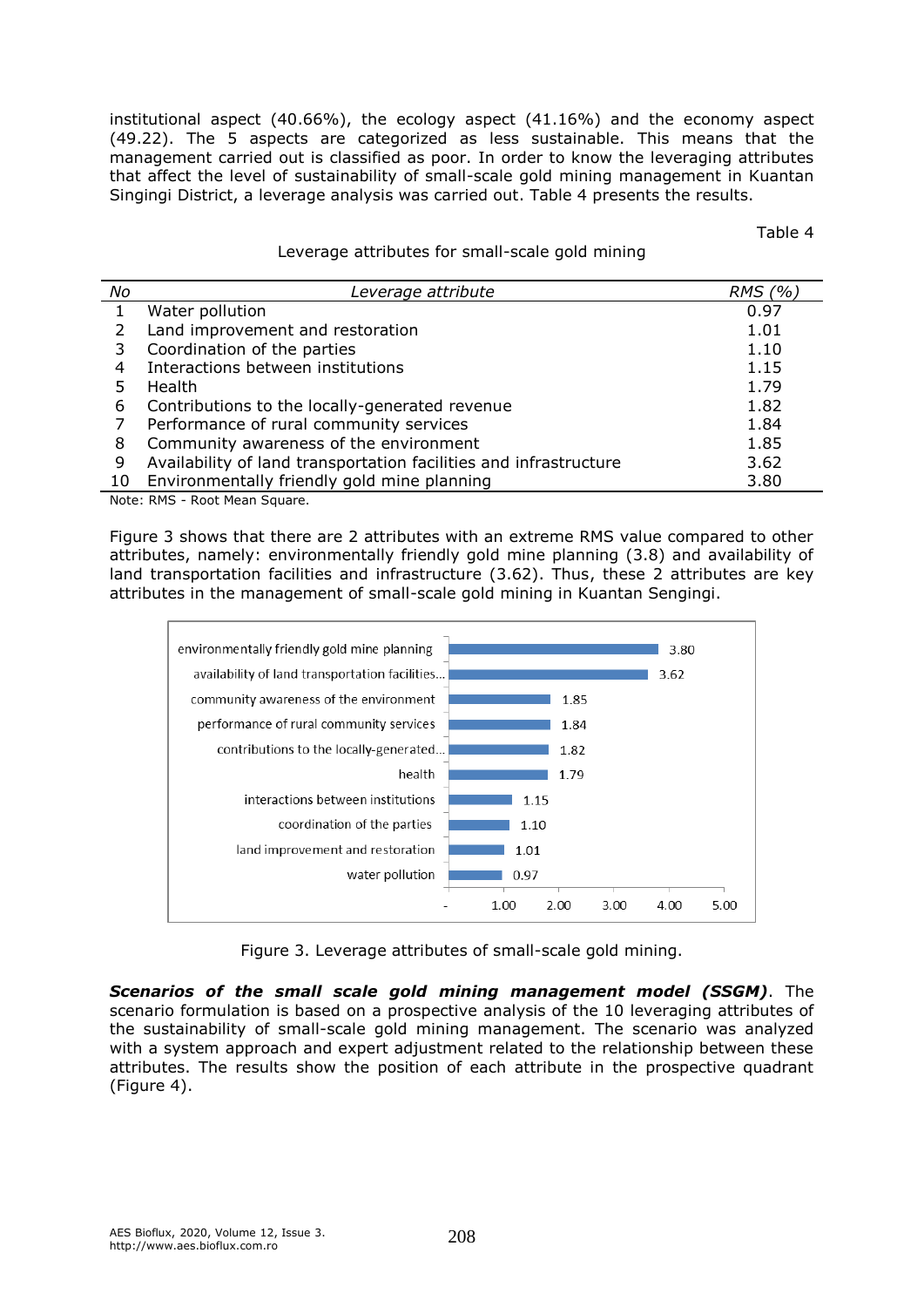

Figure 4. Attribute position (influence and dependence).

There are 5 main leverage attributes obtained: a) environmentally friendly gold mine planning; b) interactions between institutions; c) land improvement and restoration; d) water pollution; e) coordination of the parties. These 5 factors (the main leveraging attributes) form the basis for the formulation of strategies/scenarios to improve the management of small-scale gold mining. According to Lasut et al (2010), these strategies are expected to provide wider opportunities for the community to be able to use natural resources sustainably. In addition, structuring the organization and system of social and economic relations is expected to create opportunities for communities to participate in protecting natural resources from threats that come both from within and from outside.

The formulation of strategies to improve the sustainability of small-scale gold mining management in Kuantan Singingi District are environmentally friendly mining management through environment-based mine planning and environmental pollution control, and increasing coordination between institutions and increasing the role of stakeholders.

**Conclusions**. The study has determined that the land damage in the gold mining location is classified as heavily damaged, reaching 59.22%. The dominant aquatic biota in phytoplankton is Bacillariophyta (34.23%), Rotifera in zooplankton (30.23%) and Gastropoda in benthos (49.21%). Overall, the management of small-scale gold mining in Kuantan Singingi District is less sustainable, with index values ranging from 30.93% to 41.16%. There are 5 main leverage attributes obtained: environmentally friendly gold mine planning, interactions between institutions, land improvement and restoration, water pollution, and coordination of the parties. The formulation of strategies to improve the sustainability of small-scale gold mining management in Kuantan Singingi District are: environmentally friendly mining management through environment-based mine planning and environmental pollution control, and increasing coordination between institutions and increasing the role of stakeholders.

**Acknowledgements**. The authors would like to thank the Public Service Research Institutions of Riau University (Contract number:1123/UN.19.5.13/PT.01.03/2019), which provided funding to conduct this study.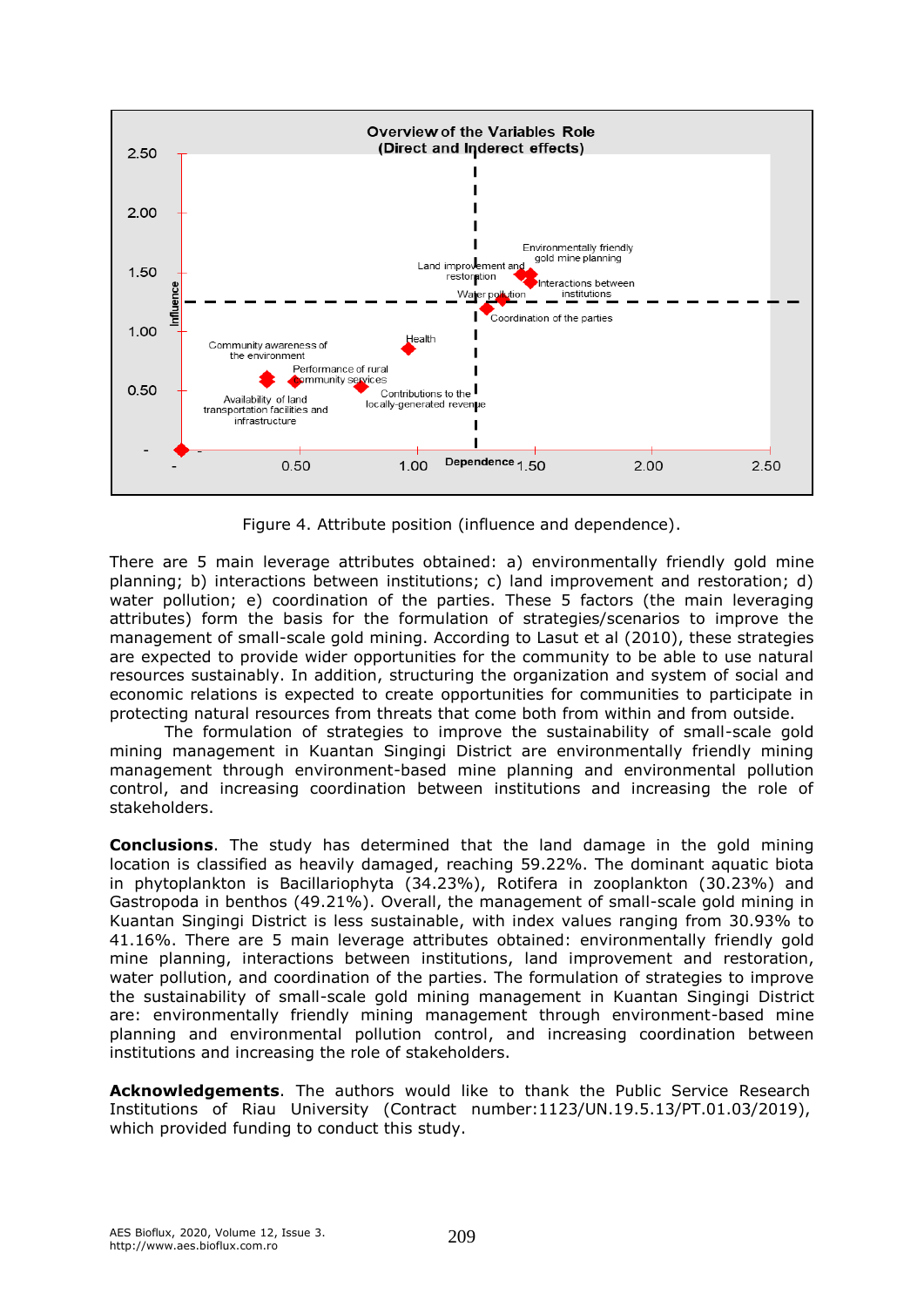### **References**

- Alder J., Pitcher T. J., Preikshot D., Kaschner K., Ferriss B., 2000 How good is good? A rapid appraisal technique for evaluation of the sustainability status of fisheries of the North Atlantic. Sea Around Us Methodology Review, Fisheries Center, University of British Columbia, Vancouver, Canada, pp. 132-182.
- Armindo J., Fonseca A., Abreu I., Toldy T., 2019 Is the economic dimension inducing the other sustainability dimensions, or is it the reverse? Perceptions from the Portuguese metal industry. International Journal of Sustainable Development & World Ecology 26(7):571-582.
- Arsyad S., 1989 [Water and soil conservation]. Departemen Ilmu Tanah dan Sumberdaya Lahan, IPB Press, 197 p. [In Indonesian].
- Barus T. A., 2004 [Introduction to limnology in the study of inland water ecosystems]. USU Press, Medan, 186 p. [In Indonesian].
- Bourgeois R., Jesus F., 2004 Participatory prospective analysis: Exploring and anticipating challenges with stakeholders. Monographs, United Nations centre for alleviation of poverty through secondary crops' development in Asia and the Pacific (CAPSA), 32731, 112 p.
- Budidarsono S., Susanti A., Zoomers A., 2013 Oil palm plantations in Indonesia: The implications for migration, settlement/resettlement and local economic development. In: Biofuels - economy, environment and sustainability. Chapter 6. IntechOpen, 265 p.
- Charatsari C., Lioutas E. D., 2019 Is current agronomy ready to promote sustainable agriculture? Identifying key skills and competencies needed. International Journal of Sustainable Development and World Ecology 26(3):232-241.
- Domínguez C. R., Martínez I. V., Piñón Peña P. M., Ochoa A. R., 2019 Analysis and evaluation of risks in underground mining using the decision matrix risk-assessment (DMRA) technique, in Guanajuato, Mexico. Journal of Sustainable Mining 18(1):52- 59.
- Fazlagić J., Skikiewicz R., 2019 Measuring sustainable development the creative economy perspective. International Journal of Sustainable Development & World Ecology 26(7):635-645.
- Kahhat R., Parodi E., Larrea-Gallegos G., Mesta C., Vázquez-Rowe I., 2019 Environmental impacts of the life cycle of alluvial gold mining in the Peruvian Amazon rainforest. Science of the Total Environment 662:940-951.
- Karst H. E., Nepal S. K., 2019 Conservation, development and stakeholder relations in Bhutanese protected area management. International Journal of Sustainable Development and World Ecology 26(4):290-301.
- Kavanagh P., Pitcher T. J., 2004 Implementing Microsoft Excel software for Rapfish: A technique for the rapid appraisal of fisheries status. Fisheries Centre Research Reports 12(2), 75 p.
- Krebs C. J., 1978 Ecology: The experimental analysis of distribution and abundance. 2<sup>nd</sup> Edition. Harper & Row, New York, 232 p.
- Lasut M. T., Yasuda Y., Edinger E. N., Pangemanan J. M., 2010 Distribution and accumulation of mercury derived from gold mining in marine environment and its impact on residents of Buyat Bay, North Sulawesi, Indonesia. Water, Air, and Soil Pollution 208(1):153-164.
- Niane B., Guédron S., Feder F., Legros S., Ngom P. M., Moritz R., 2019 Impact of recent artisanal small-scale gold mining in Senegal: Mercury and methylmercury contamination of terrestrial and aquatic ecosystems. Science of the Total Environment 669:185-193.
- Odum E. P., 1993 [Fundamentals of ecology]. Yogyakarta, Gadjah Mada University Press, 230 p. [In Indonesian].
- Ong C., Fearnley L., Chia S. B., 2019 Towards a sustainable future: A holistic inquiry of waste management behaviors of Singapore households. International Journal of Sustainable Development and World Ecology 26(7):583-596.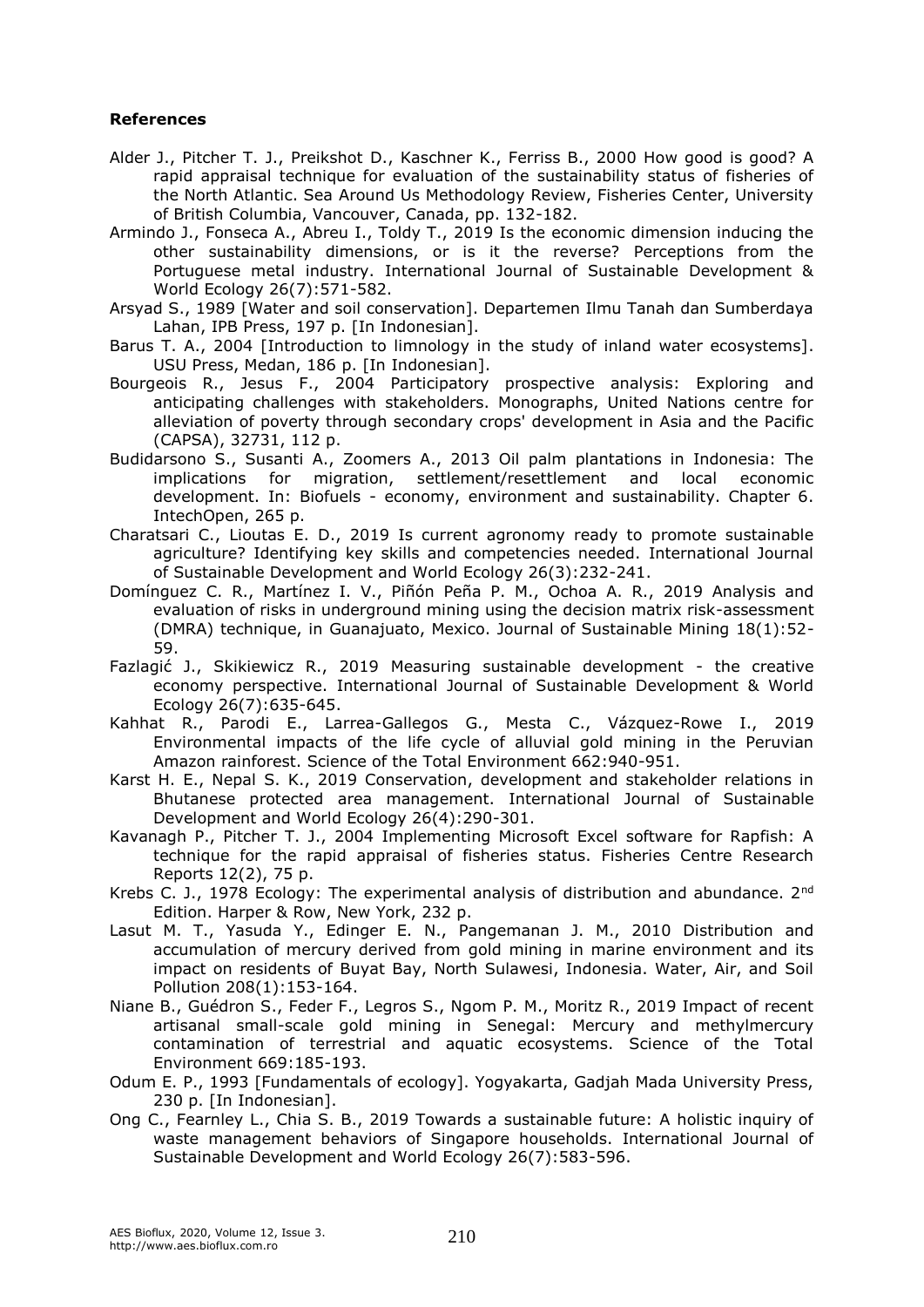Pitcher T. J., 1999 Rapfish, a rapid appraisal technique for fisheries, and its application to the code of conduct for responsible fisheries. FAO Circular No 947, Rome, 47 p.

Pitcher T. J., Preikshot D., 2000 RAPFISH: a rapid appraisal technique to evaluate the sustainability status of Fisheries. Fisheries Research 49:255-270.

Pokorny B., von Lübke C., Dayamba S. D., Dickow H., 2019 All the gold for nothing? Impacts of mining on rural livelihoods in Northern Burkina Faso. World Development 119:23-39.

Sachlan M., 1982 [Planktonology]. Diponegoro University, Semarang, Indonesia, 231 p. [In Indonesian].

Souza J. P. E., Alves J. M., 2018 Lean-integrated management system: A model for sustainability improvement. Journal of Cleaner Production 172:2667-2682.

Spiegel S. J., Agrawal S., Mikha D., Vitamerry K., Le Billon P., Veiga M., Konolius K., Paul B., 2018 Phasing out mercury? Ecological economics and Indonesia's small-scale gold mining sector. Ecological Economics 144:1-11.

Sugiyono, 2015 [Mix methods]. Alfabeta, Bandung, Indonesia, 165 p.

Suripin., 2002 Conservation of Soil and Water Resources. Yogyakarta: Andi Yogyakarta. 216p [in Indonesian].

- Teschner B. A., 2012 Small-scale mining in Ghana: The government and the galamsey. Resources Policy 37(3):308–314.
- Tomiyasu T., Kodamatani H., Hamada Y. K., Matsuyama A., Imura R., Taniguchi Y., Hidayati N., Rahajoe J. S., 2017 Distribution of total mercury and methylmercury around the small-scale gold mining area along the Cikaniki River, Bogor, Indonesia. Environmental Science and Pollution Research 24(3):2643-2652.
- Ulmaula Z., Purnawan S., Sarong M. A., 2016 [Diversity of gastropods and bivalves based on sediment characteristics in the intertidal area of Ujong Pancu Beach, Peukan Bada District, Aceh Besar District]. Jurnal Ilmiah Mahasiswa Kelautan dan Perikanan Unsyiah 1(1):124-134. [In Indonesian].
- Wilhm J. L., Dorris T. C., 1968 Biological parameters for water quality criteria. BioScience 18:477-481.
- Winn A. S., Marcus C. H., Williams K., Smith G. C., Gorbounova I., Sectish T. C., Landrigan C. P., 2018 Development, implementation, and assessment of the intensive clinical orientation for residents (ICOR) curriculum: A pilot intervention to improve intern clinical preparedness. Academic Pediatrics 18(2):140-144.
- Yankson P. W. K., Gough K. V., 2019 Gold in Ghana: The effects of changes in large-scale mining on artisanal and small-scale mining (ASM). The Extractive Industries and Society 6(1):120-128.
- Yusuf M., A. Fahrudin, Kusmana C., Kamal M. M., 2016 [Driven factors analysis on sustainable management of Tallo watershed estuaries]. Jurnal Analisis Kebijakan 13(1):41-51. [In Indonesian].
- \*\*\*BLHD (Regional Environmental Agency of Sengingi District), 2019 [Environmental monitoring report of Sengingi District]. Riau, 202 p. [In Indonesian].
- \*\*\*BPS (Central Bureau of Statistics), 2019 [Riau Province in figures 2019]. Riau, 521 p. [In Indonesian].
- \*\*\*KLH (Ministry of Environment), 2001 [Government Regulation No. 82 of 2001 concerning Water Quality Management and Water Contamination Control]. Jakarta, Indonesia, 45 p. [In Indonesian].